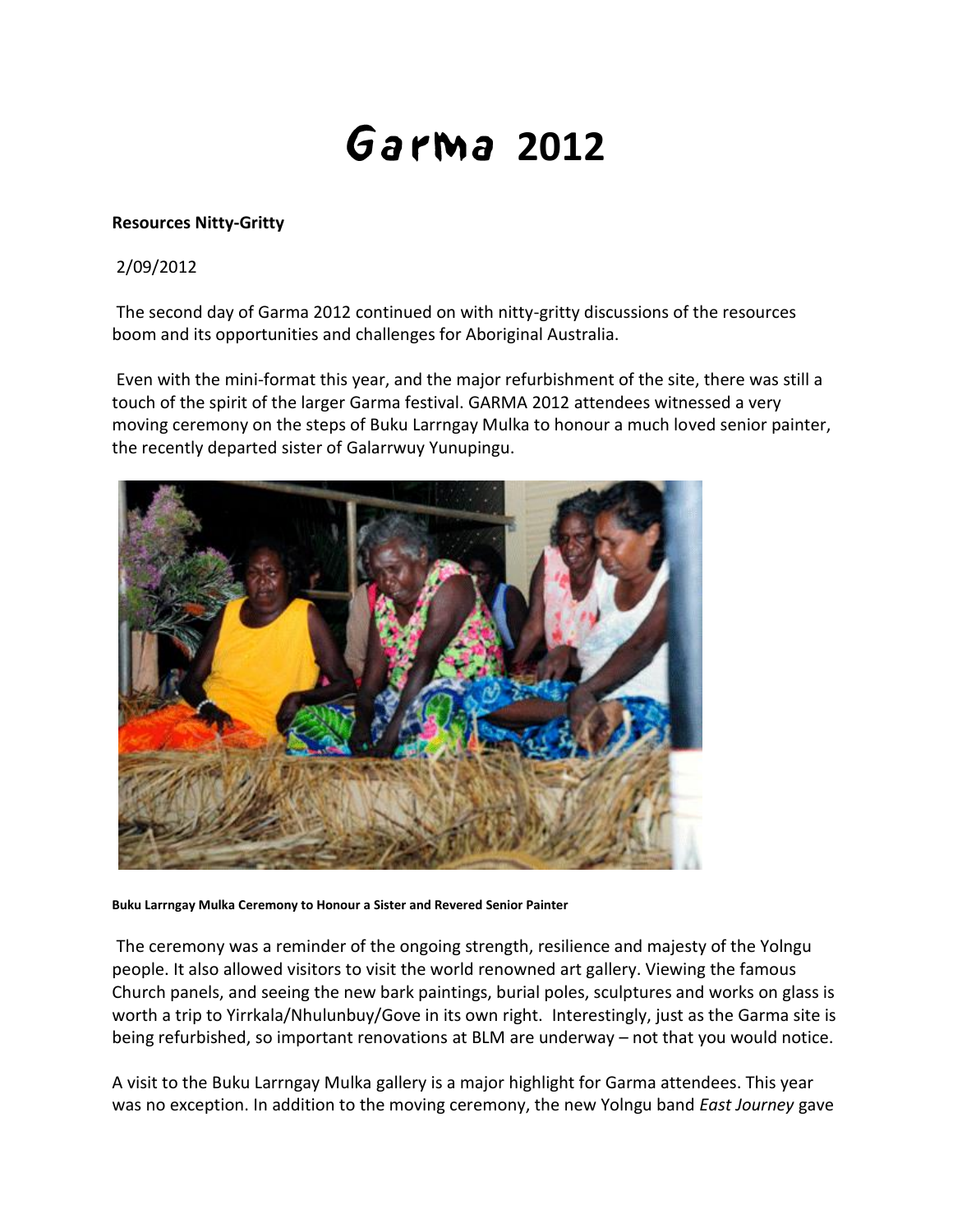a wonderful performance in the BLM auditorium. The band will probably be touring south over the next year, so look out for them.



Marcia Langton, Mel Stutsel, Warren Mundine

Day 1 ended with a long and memorable discussion led by Minerals Council CEO Mitch Hooke. It set up many complex discussions that went on long into the night. Then followed on Day 2 some thought provoking presentations from Bob Gordon, Managing Director, Forestry Tasmania, Michael O'Connor from the CFMEU, Warren Mundine from One Generation and Melanie Stutsel from the Minerals Council of Australia.

The general focus was on how far agreement making had come over the past decade. In particular it was noted that in the best cases even where there are now no formal land rights acknowledged, increasingly mining companies will negotiate with Aboriginal custodians and owners regardless. Warren focused on the challenges ahead for transforming the 57000 pledges to create Aboriginal jobs into real, ongoing positions.

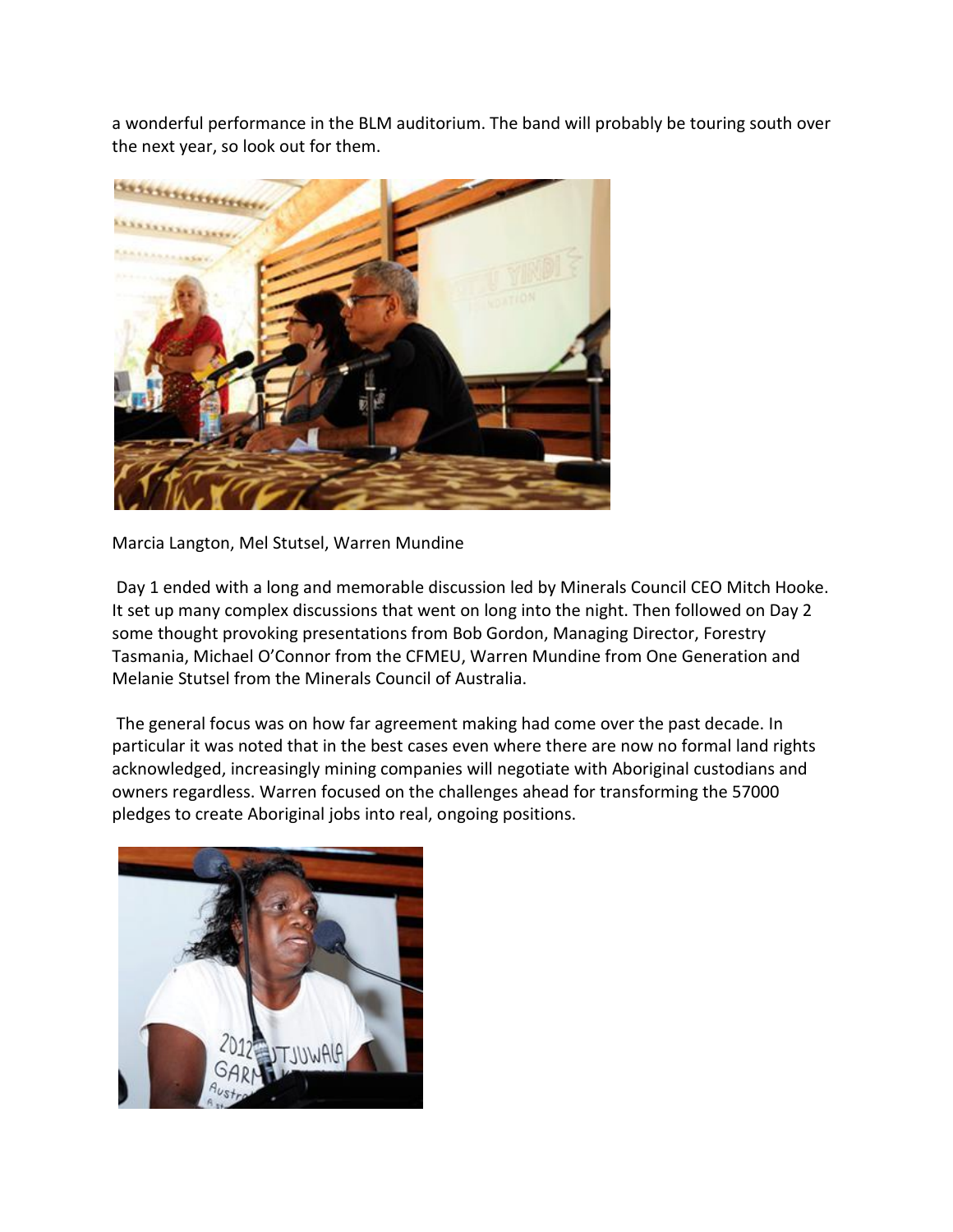NT local hero 2011, Djapirrri Munnunggirritj spoke passionately about grass roots community issues

One of the highlights of the day was a presentation by Njamal women of the agreement reached between FMG and the Njamal people of the Pilbara. Following on their successful development of Ngarda Civil and Mining the Njamal people engineered an agreement in which they are to become full commercial partners with FMG in the extraction and mining of iron ore. They also have joint control with FMG of all the contracts for all of the ancillary services and operations associated with mining. The Njamal agreement involves four dimensions: rent and royalties, a commercial joint venture, administration of contracts, a strategic planning process involving partnerships and community development.

Joanne Pafumi of Xstrata also made a presentation about how much progress they had made at the McArthur River region. Again it was a significant presentation that demonstrated how far the company had come in recognising and working with its Indigenous community.



Geo-Thermal Project Heads of Agreement between Geodynamics and Gumatj Corporation

The second day saw the signing of a heads of agreement between Geodynamics and the Gumatj Corporation to investigate whether it will be possible to provide energy through geothermal high heat hot water to the bauxite refinery owned by Pacific Aluminium. This represents a critical dimension for the ongoing success of the Pacific Aluminium plant with its high energy needs. This will involve an allotment of shares to Gulkula Mining Corporation which is owned by Gumatj corporation.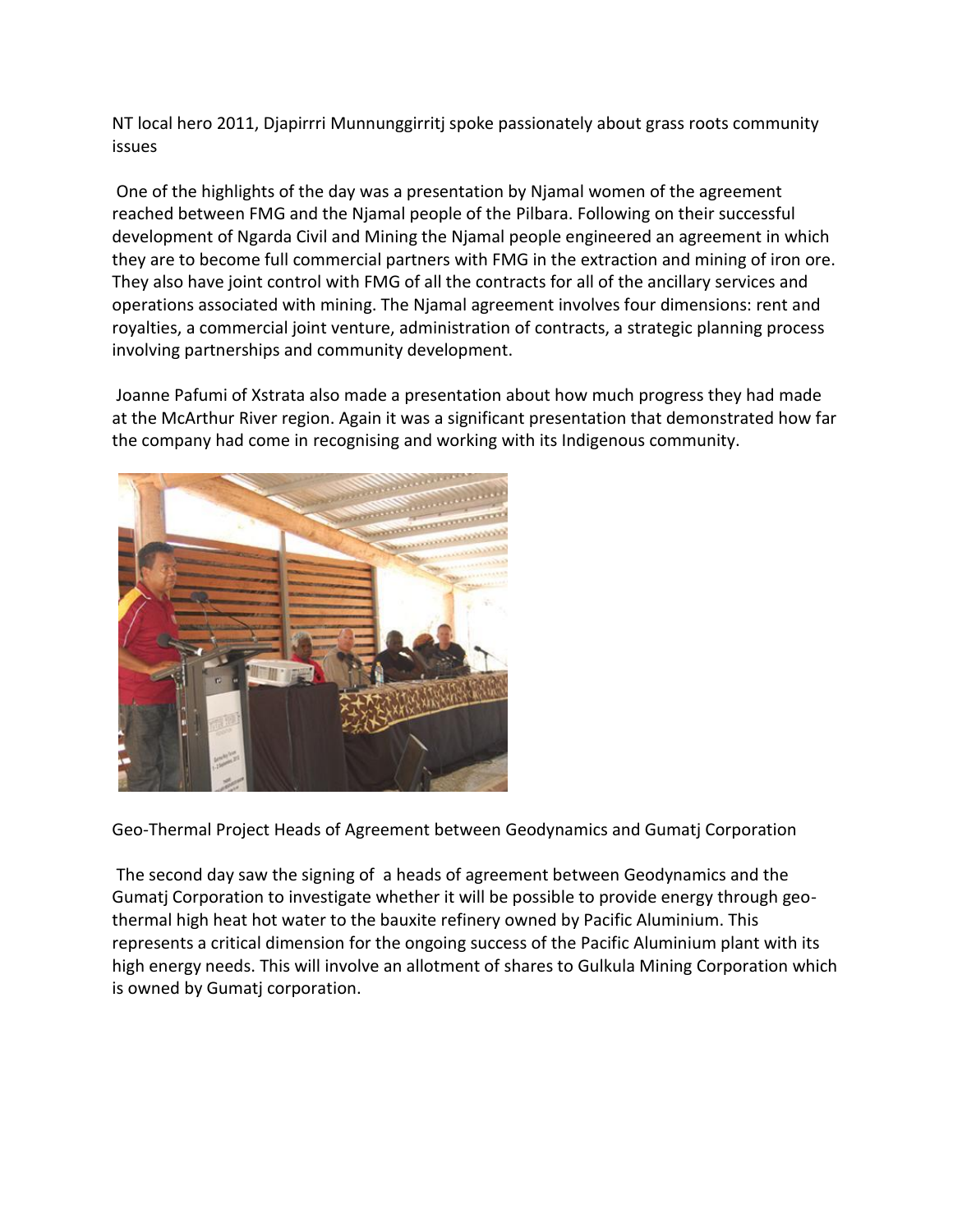

Chief Operating Officer, Duncan Hedditch of Pacific Aluminium. Djawa Yunupingu and Gumatj Corporation representatives

Another highlight of this years discussions was the address by Minister Alfredo Pires Minister for Petroleum Resources, Timor Leste. Last year then President of East Timor, Jose Ramos Horta, signed a memorandum of understanding with the Gumatj Corporation.

This was a very far sighted agreement for Yolngu people because this year Timor Leste are leading the g7 plus group of so-called fragile nations which is getting increasing international attention. There is much benefit for the Yolngu people from hearing about national level policies and agreements to develop natural resources. G7plus is now starting to focus on resource development and to develop a best practice path to economic development. Most of the g7plus nations are resource owners.

One of the policies outlined by Mriinster Pires was Timor Leste's oil for human development strategy. In short the policy pursues maximum human participation, maximum benefits and maximum diversification of industry for the East Timorese.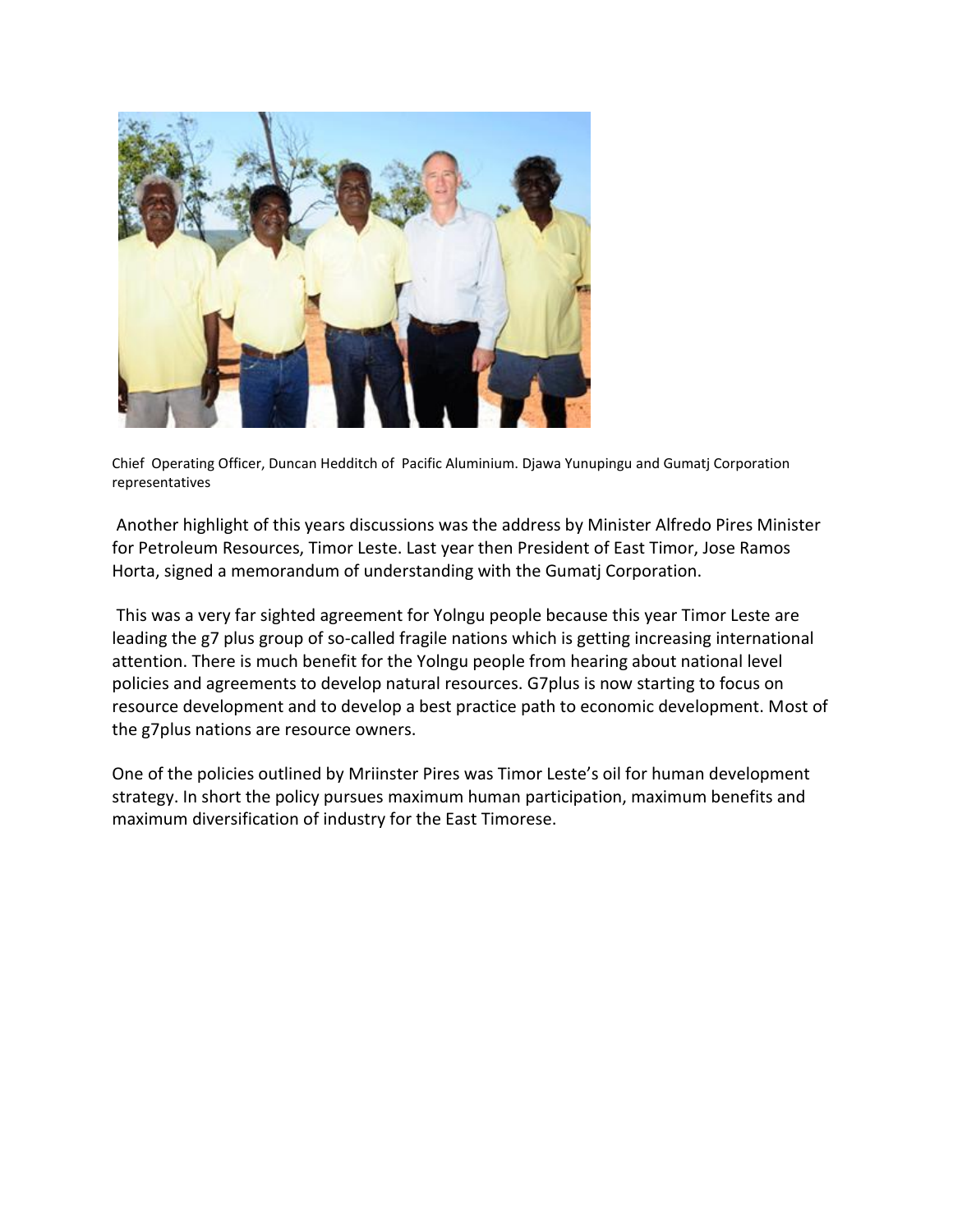

Djawa Yunuingu, Januario Carvalho, Chief of Staff to Minister Alfredo Perez & Balupalu Yunupingu. Timor Leste and Gumatj Representatives Exchange Gifts

The Timorese government has set up a regulatory body, a company and a research organization to exploit oil and gas.

Mr. Pires noted "There is no Mother Teresa in resources development. It is a hard game.". In East Timor Mr. Pires argued there was no choice but to develop the needed infrastructure, expertise and capacity from scratch. A nationwide test became the basis for selection for students to enrol in engineering and sciences. Mr Pires is leading a national effort to create engineers and geologists that can assist in the development of natural resources and this involves training and education across the globe.

The Timor Leste people have developed a 20 year petroleum development plan and are determined to create a pipeline from the Sunrise oil field to the mainland of Timor Leste where the petroleum will be refined. This involves building a port and a series of developments on Timor Leste' south coast.

Amongst many of the initiatives discussed by Mr. Pires, Timor is training sixteen oil and gas helicopter pilots including two girls to fly the helicopters between the Sunrise field and the coast.

The helicopter training is being completed in Australian and there is also an English immersion course for the helicopter trainees running out of India.

Mr Pires noted that resources development can be a long, inter-generational process. This is why great responsibility is being placed on to the shoulders of young Timorese geo-technicians, engineers and finance people. Mr Pires affectionately calls his department heads and up and coming technocrats - 'the young guns'.